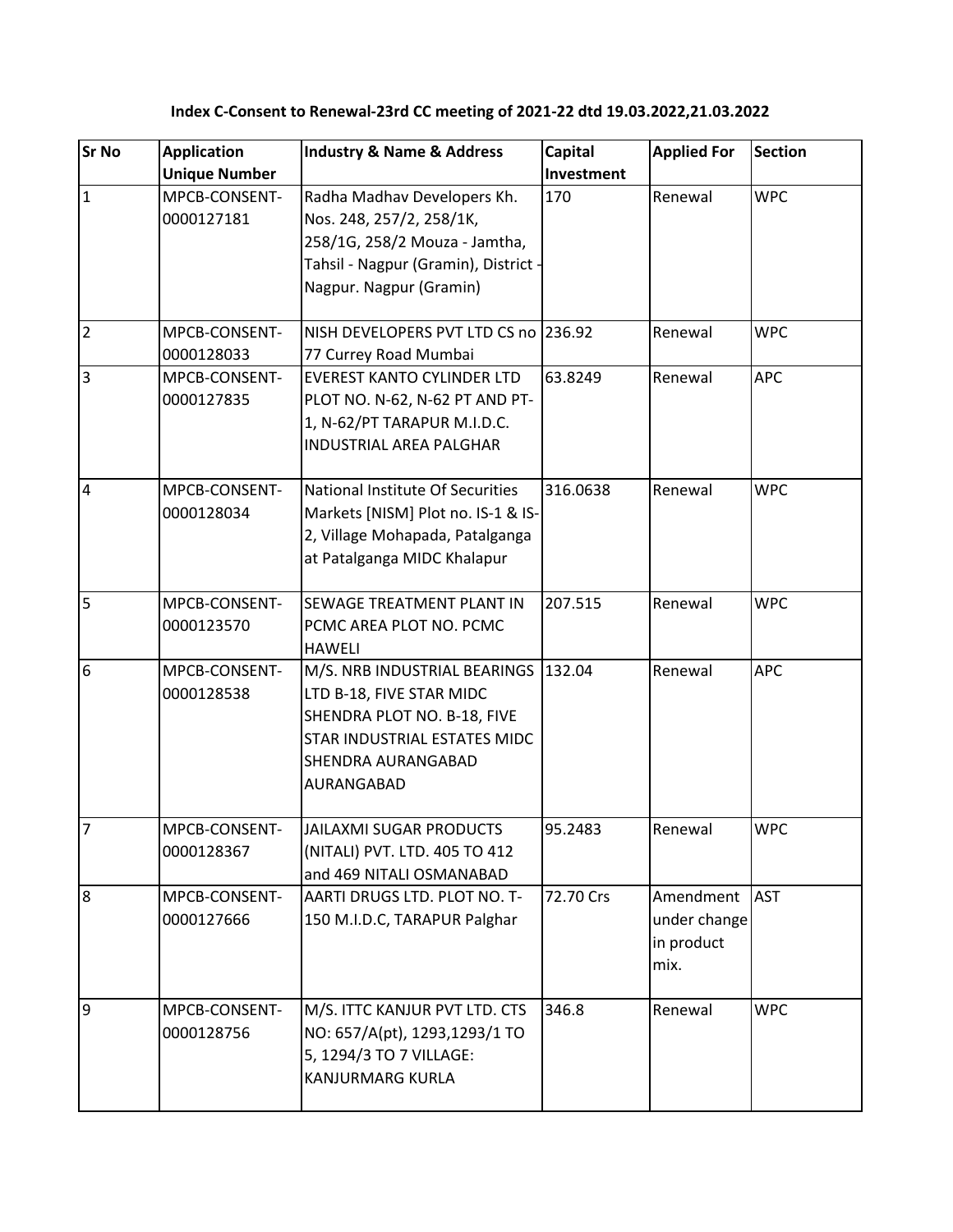| 10 | MPCB-CONSENT-<br>0000127489 | Eco Cane Sugar Energy Limited<br>Gat No-76 Gat No-76, A/p-<br>Mhalunge Khalasa, Tal-<br>Chandgad, Dist-Kolhapur<br>Chandgad                                                                                                                                                                                                                                                                                                                          | 97.1218    | Renewal | <b>WPC</b> |
|----|-----------------------------|------------------------------------------------------------------------------------------------------------------------------------------------------------------------------------------------------------------------------------------------------------------------------------------------------------------------------------------------------------------------------------------------------------------------------------------------------|------------|---------|------------|
| 11 | MPCB-CONSENT-<br>0000128216 | Horizon Projects Pvt. Ltd. 35, 36,<br>39 & 77 village Betawade Thane                                                                                                                                                                                                                                                                                                                                                                                 | 149.7      | Renewal | <b>WPC</b> |
| 12 | MPCB-CONSENT-<br>0000129307 | Proposed Expansion in<br>Residential cum Commercial<br>project On plot bearing S. No.<br>20/1, 20/2/B/1, 20/2 20/1<br>20/2/B/1 20/2/B/2 21/9 21/11A<br>22/1 22/5 others Proposed<br>Expansion in Residential cum<br>Commercial project On plot<br>bearing S. No. 20/1, 20/2/B/1,<br>20/2/B/2, 21/9, 21/11A, 22/1,<br>22/5, 23/2/1, 23/3/1, 23/4<br>Village – Vadavali, Thane (W),<br>Tal. & Dist. â€" Thane by Sai<br><b>Pushp Enterprises Thane</b> | 196.56 Crs | Renewal | <b>WPC</b> |
| 13 | MPCB-CONSENT-<br>0000129328 | M/S CONCORD BUILDERS<br>120,140 & 141 Proposed<br>Development project "<br>Cosmos Classique†on Plot<br>bearing S. No. 120 H. No.3, S. No.<br>140 H. No. 6, S. No. 140 H. No. 7,<br>S. No. 141 H. No. 5, S. No. 141 H.<br>No. 6A, S. No. 141 H. No. 6B, S.<br>No. 140 H. No. 9, S. No. 140 H.<br>No. 11 at village Kolshet, Tal &<br>Dist. Thane, Maharashtra. Thane                                                                                  | 117.98 Crs | Renewal | <b>WPC</b> |